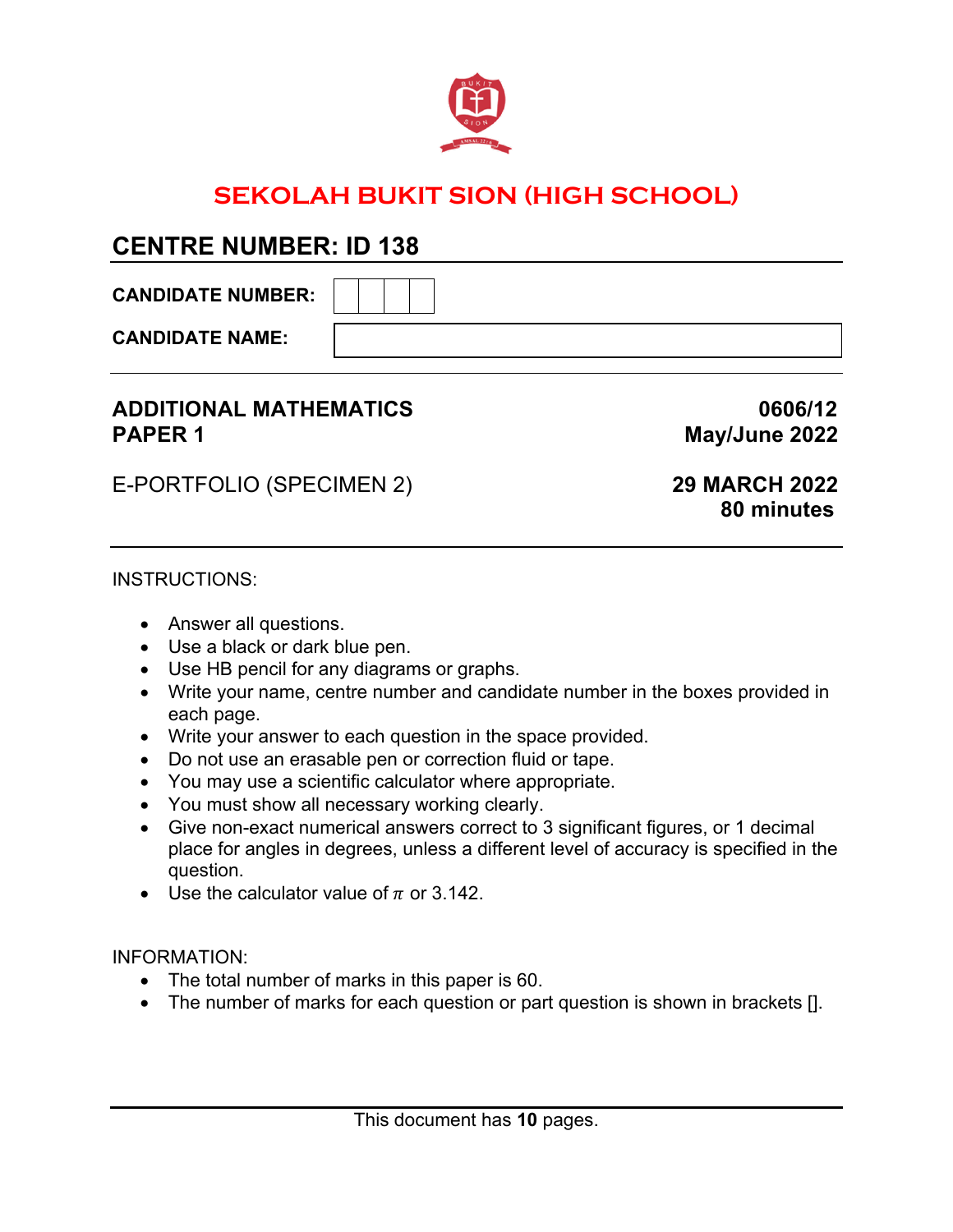(a) On the axes, sketch the graph of  $y = |(x - 3)(x - 1)|$  stating the intercepts with the coordinate axes. [3]



**(b)** Write down the range of values of *k* such that  $|(x-3)(x-1)| = k$  has 4 solutions. [1]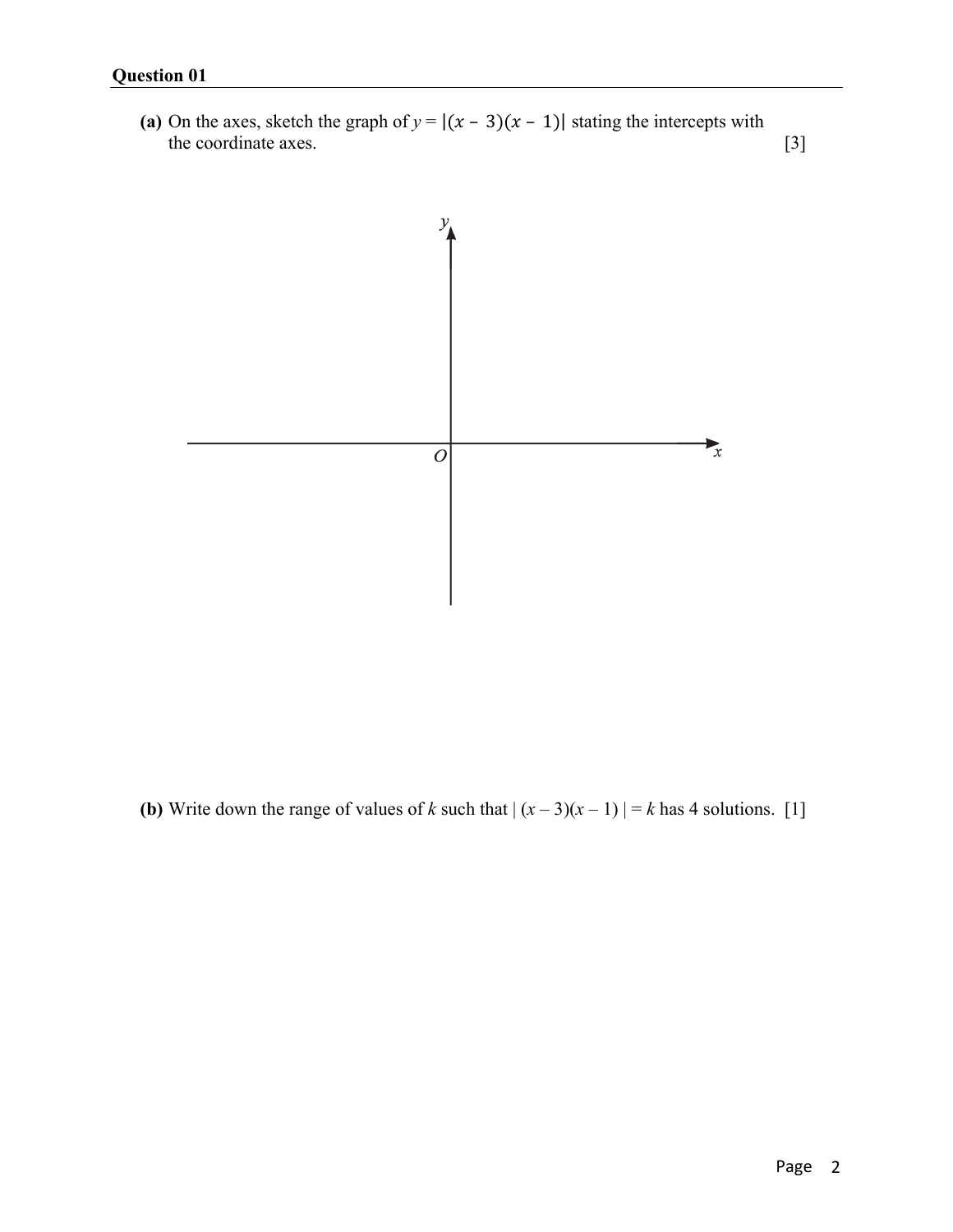#### **Do not use a calculator in this question.**

Simplify. [3]

$$
\frac{5+6\sqrt{5}}{6+\sqrt{5}}
$$

#### **Question 03**

(a) Write the expression  $x^2 - 5x + 1$  in the form  $(x + a)^2 + b$ , where *a* and *b* are constants.  $[2]$ 

**(b)** Hence write down the coordinates of the minimum point on the curve  $y = x^2 - 5x + 1$ . [1]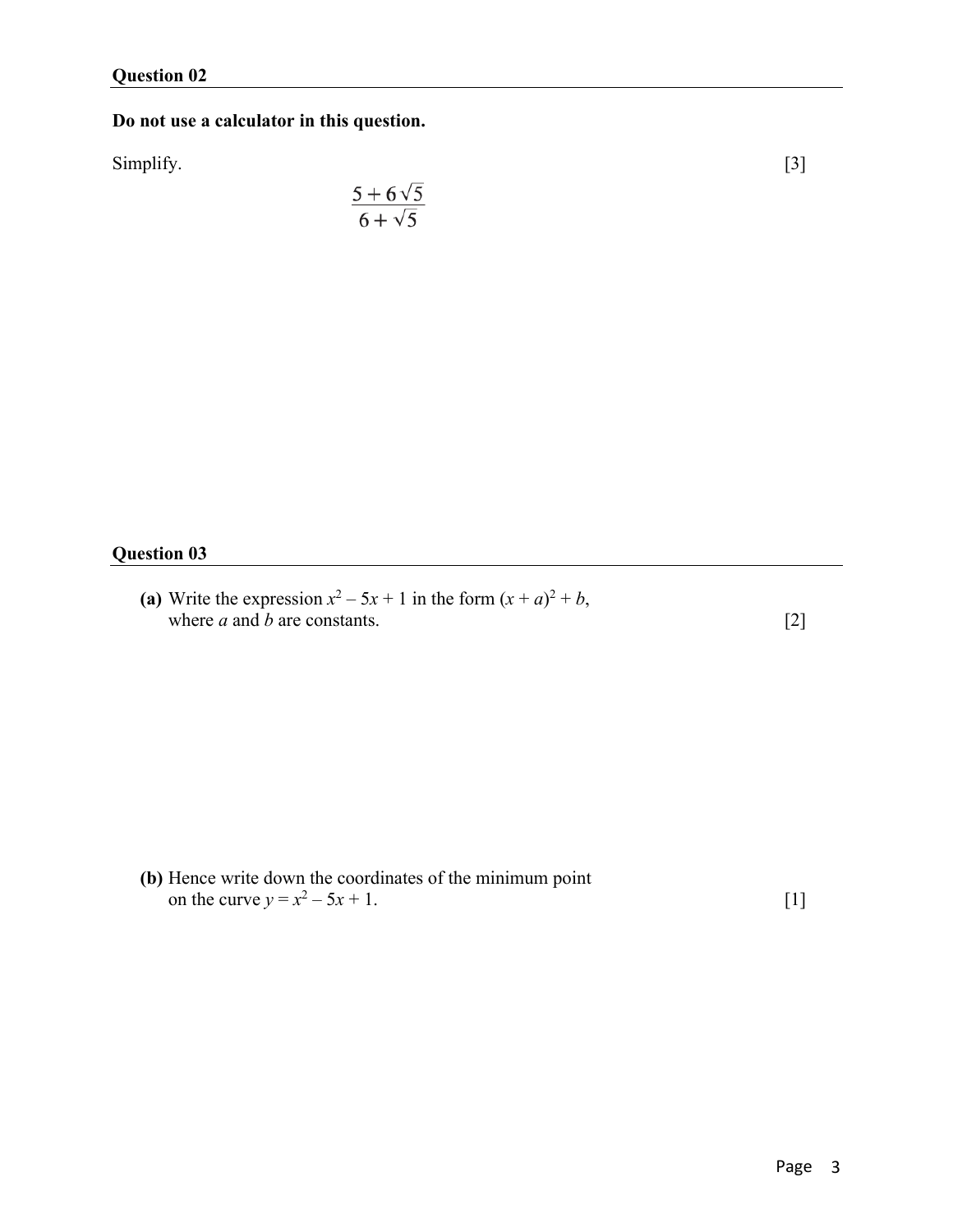Solve the following equations.

(a) 
$$
2x-11\sqrt{x}+12=0
$$
 [3]

**(b)** 
$$
5(2^{2p+1}) - 17(2^p) + 3 = 0
$$
 [4]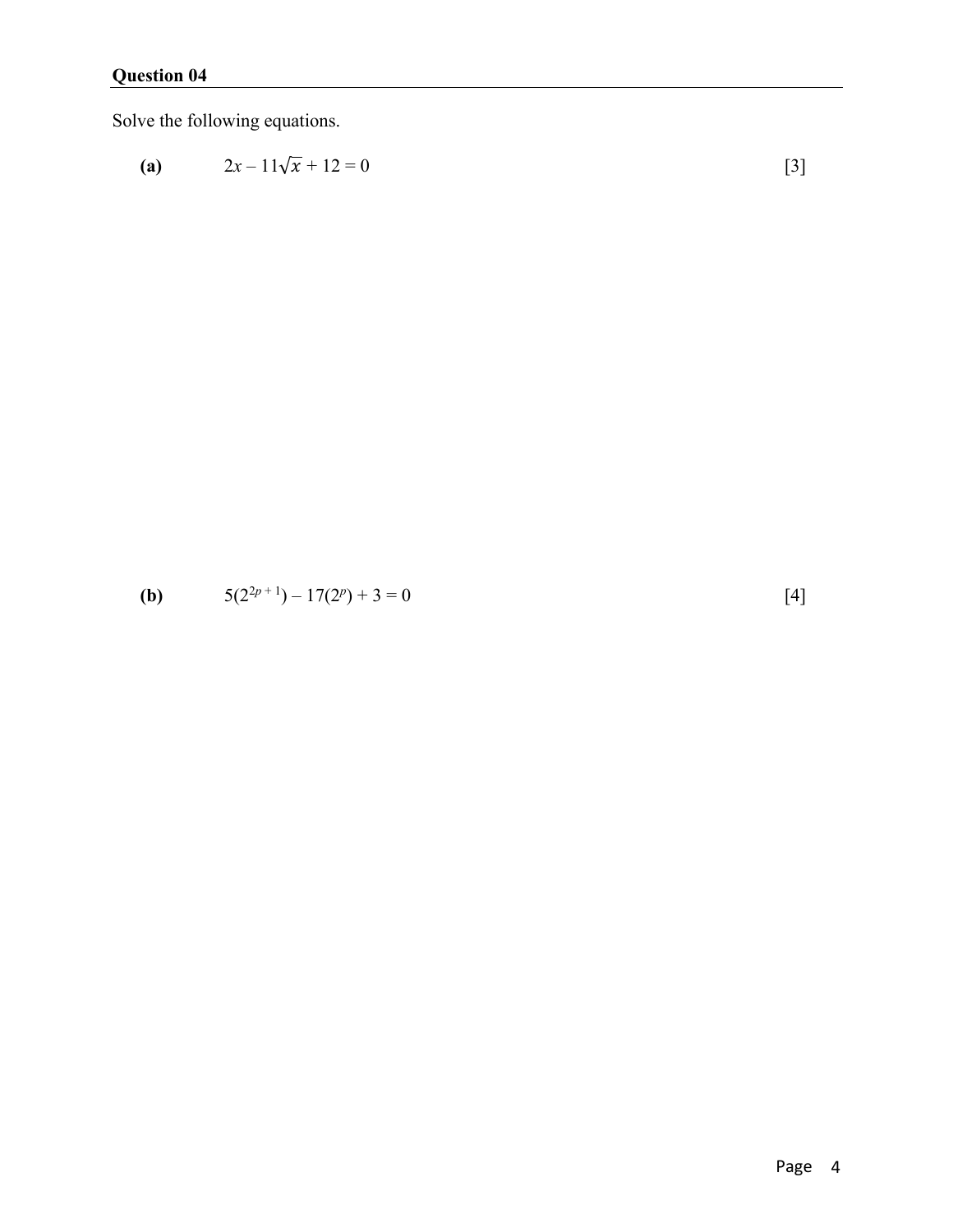Find, in simplest forms, the  $\frac{d}{dx}$  of  $(x + 2)^3 \sqrt{2x - 1}$ .

Hence, find the equation of the tangent and of the normal to  $y = (x + 2)^3 \sqrt{2x - 1}$  at  $x = 1$ . [9]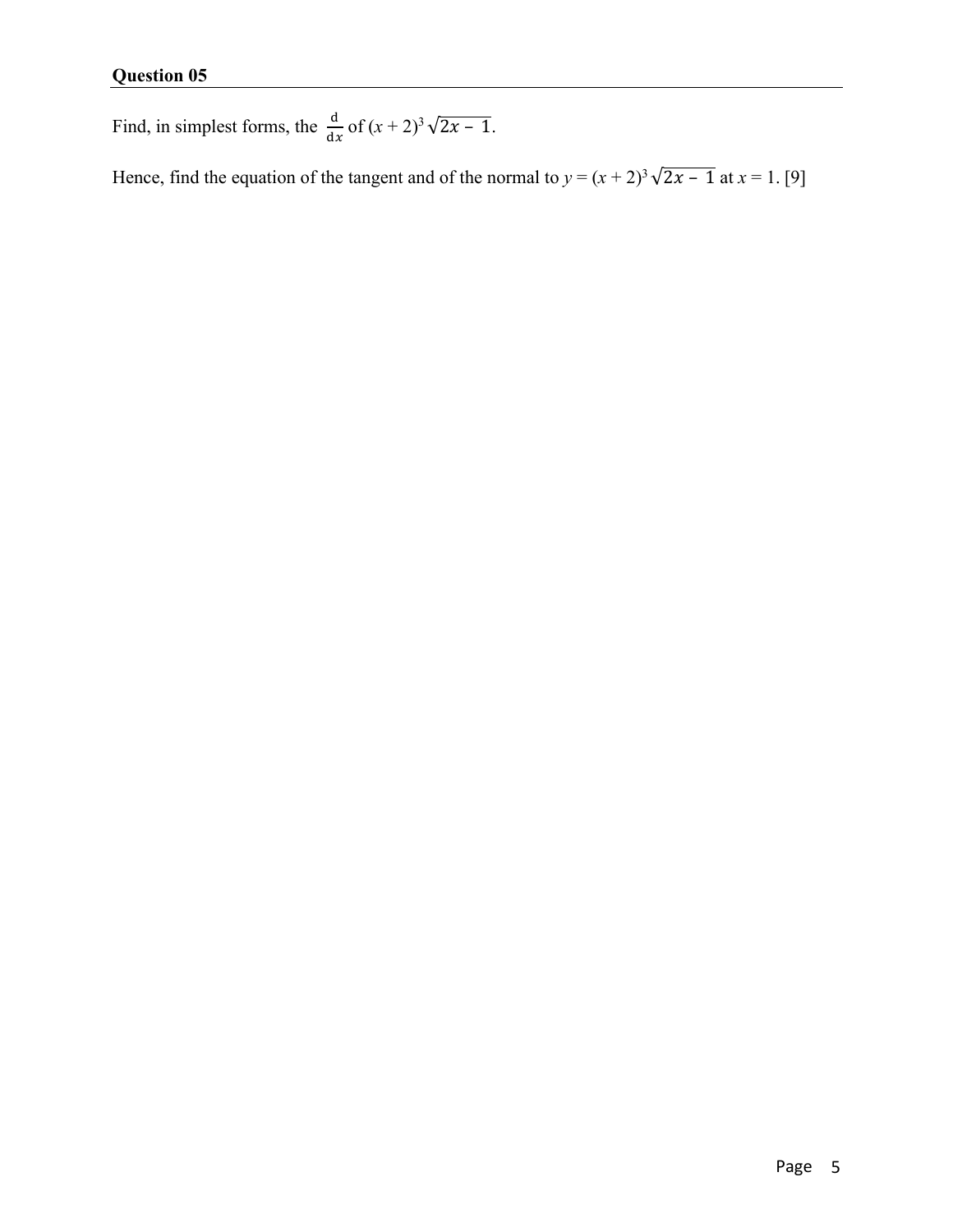In the diagram *AOB* and *DOC* are sectors of a circle centre *O*. The angle *AOB* is *x* radians. The length of the arc *AB* is 40 cm and the radius *OB* is 16 cm.

If the ratio of the areas sector *AOB* : sector *DOC* is 49 : 64,

find the area of the shaded region. [4]

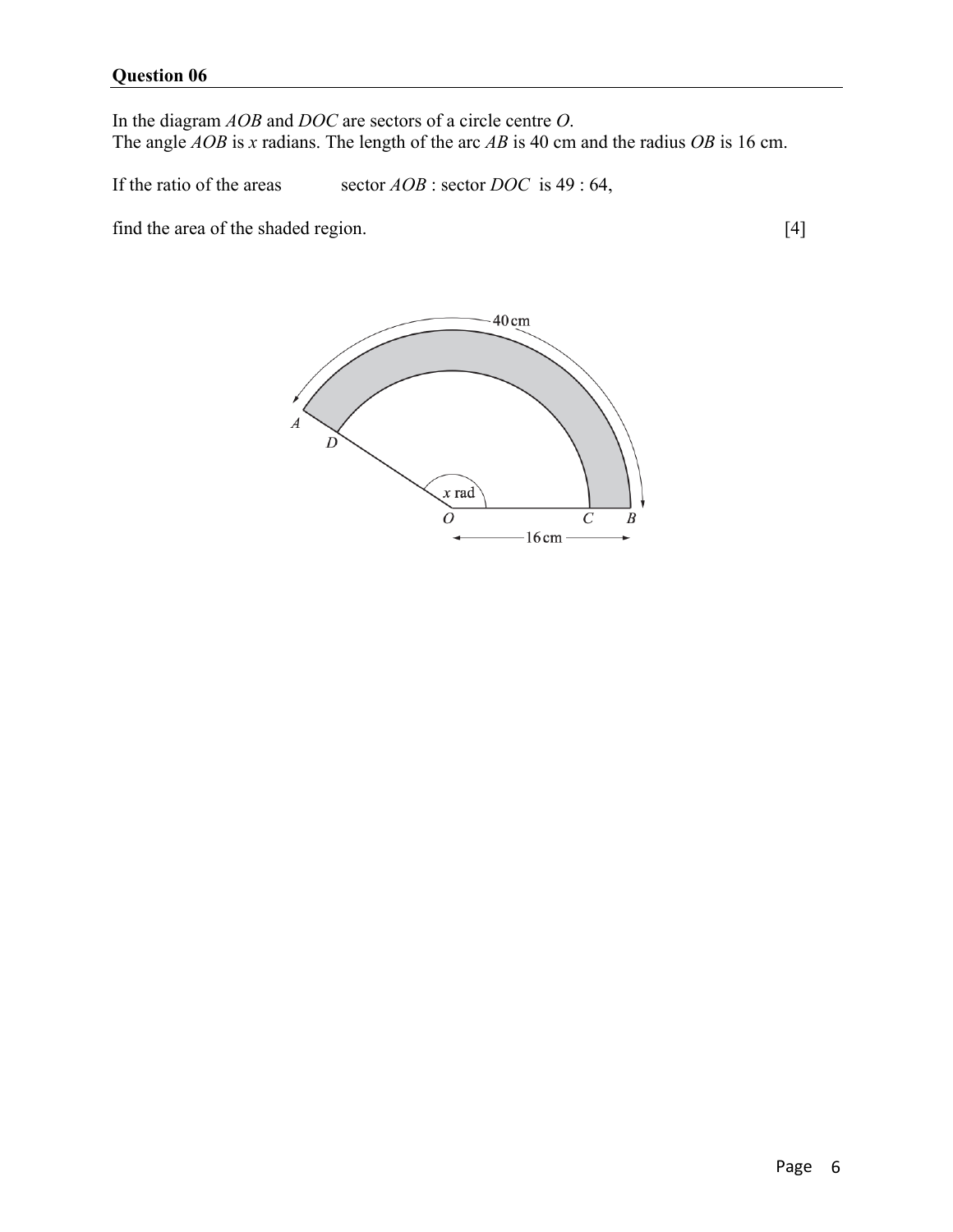(a) Find the unit vector of 
$$
\begin{pmatrix} 12 \\ -5 \end{pmatrix}
$$
. [2]

**(b)** Find the vector which has magnitude 39 and is the same direction as  $\begin{pmatrix} 12 \\ -5 \end{pmatrix}$  $[2]$ 

(c) Given that 
$$
\mathbf{a} = \begin{pmatrix} 2 \\ -1 \end{pmatrix}
$$
 and  $\mathbf{b} = \begin{pmatrix} -4 \\ 5 \end{pmatrix}$ , find the constants  $\lambda$  and  $\mu$  such that  
\n $5\mathbf{a} + \lambda \begin{pmatrix} 4 \\ 6 \end{pmatrix} = \mu \mathbf{b}$ . [4]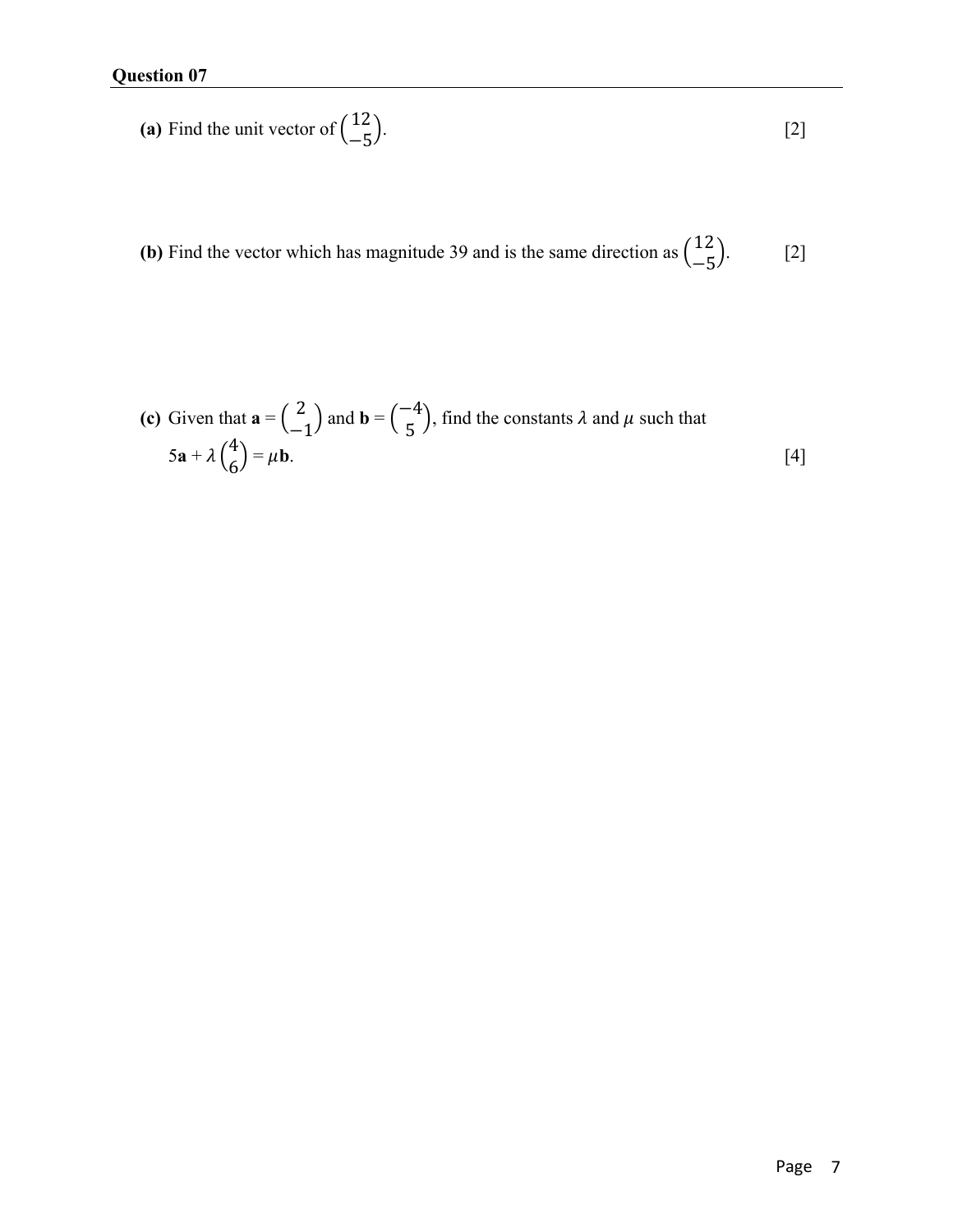**(a) (i)** Show that  $\cos \theta \cot \theta + \sin \theta = \csc \theta$ . [3]

(ii) Hence, solve  $\cos \theta \cot \theta + \sin \theta = 4$  for  $0^{\circ} \le \theta \le 90^{\circ}$ . [2]

**(b)** Solve 
$$
\sin 2x = \sqrt{3}\cos 2x
$$
 for  $-\frac{\pi}{2} \le x \le \frac{\pi}{2}$  radians. [4]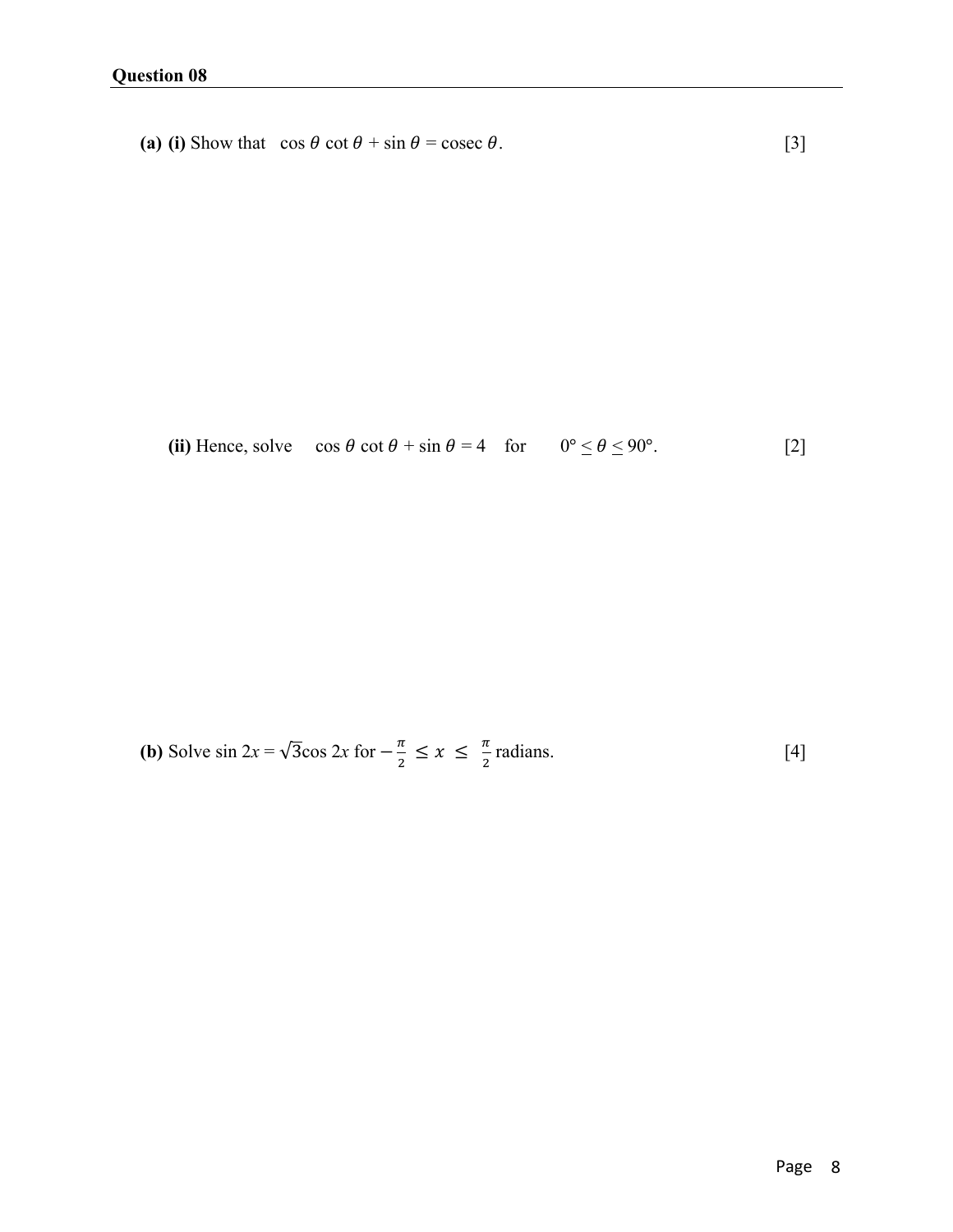| (a) Four parts in a play to be given to four of the girls chosen from the seven girls in a |                   |
|--------------------------------------------------------------------------------------------|-------------------|
| drama class. Find the number of different ways in which this can be done.                  | $\lceil 2 \rceil$ |

- **(b)** Three singers are chosen at random from a group of 5 Chinese, 4 Indian and 2 British singers. Find the number of different ways in which this can be done if
	- **(i)** no Chinese singer is chosen, [1]
	- **(ii)** one singer of each nationality is chosen, [2]

**(iii)** the three signers chosen are all of the same nationality. [2]